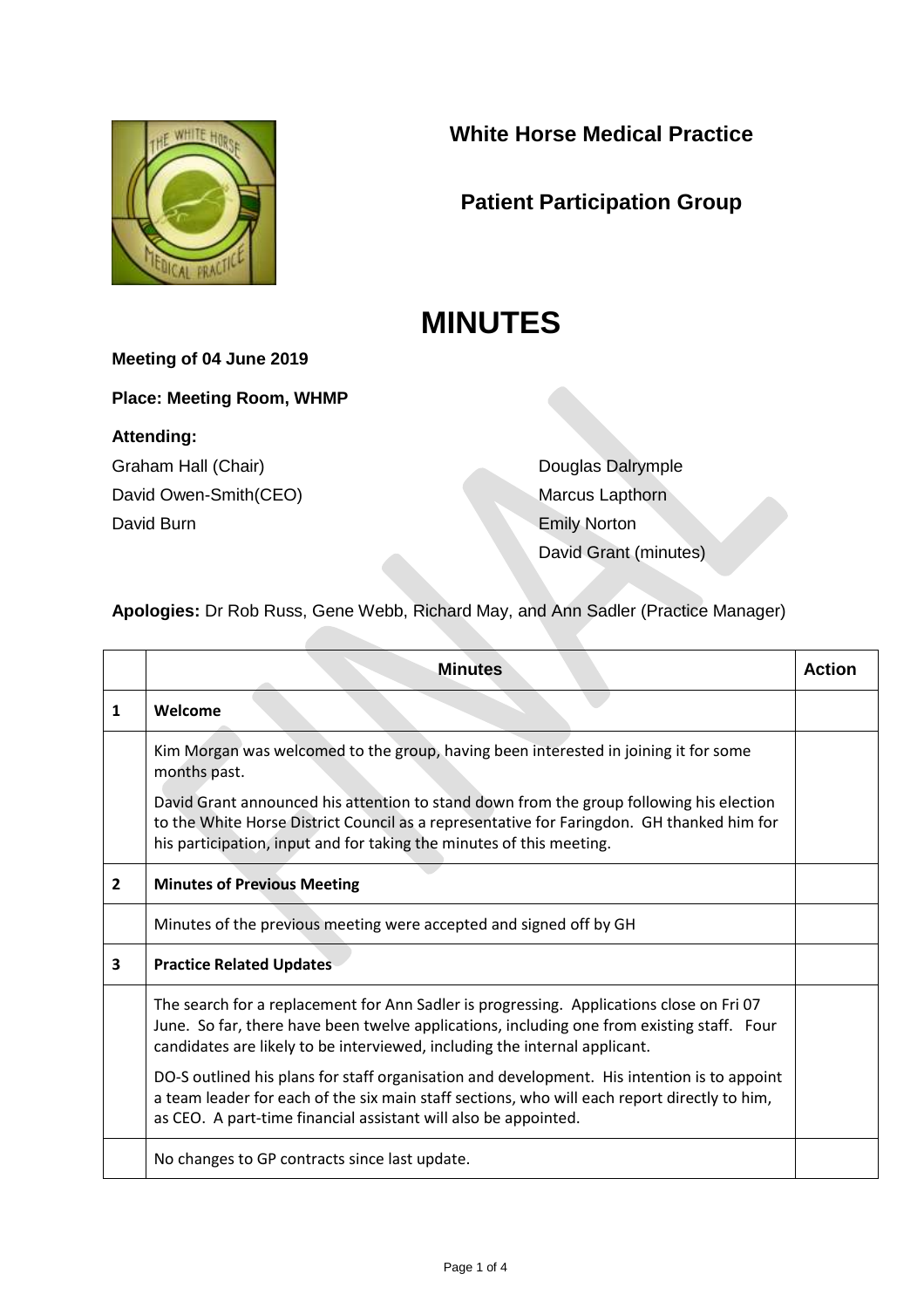|  | Submission for PCN with Botley (PCN Botley White Horse) was made on 15 <sup>th</sup> May 2019,<br>which has been accepted. Not expected to have a huge effect except potentially for out of<br>hours work. When Botley Medical Centre took over Kennington Health Centre to save it<br>from closure, it was integrated with Botley, sharing most of the Botley doctors. GH<br>reported he had noticed that a recent CQC report on the Botley Practice said it 'required<br>improvement'. D O-S said they had been quite open about this in their discussions with<br>WHMP and had already taken steps to remedy their shortcomings.                                                                                                                                                   |      |
|--|---------------------------------------------------------------------------------------------------------------------------------------------------------------------------------------------------------------------------------------------------------------------------------------------------------------------------------------------------------------------------------------------------------------------------------------------------------------------------------------------------------------------------------------------------------------------------------------------------------------------------------------------------------------------------------------------------------------------------------------------------------------------------------------|------|
|  | Our Clinical Director is Dr Masterman. First PCN board meeting was last Thursday. The<br>final stage is for submission of schedules, which is due by 30 June, with PCN operational<br>from 01 July. Future funding should permit Botley/WHMP PCN to share the costs of both a<br>Clinical Pharmacist and a Social Prescriber, at least initially. Interestingly, Sibford Practice<br>in North Oxfordshire has refused to join any PCN - so far without challenge.                                                                                                                                                                                                                                                                                                                     |      |
|  | Each practice in a PCN is expected to maintain its own PPG. It was suggested that an<br>introductory meeting with the Botley PPG would be useful, once our PCN was fully<br>operational. It would be helpful to exchange experiences and ideas, thereafter.                                                                                                                                                                                                                                                                                                                                                                                                                                                                                                                           |      |
|  | ML gave an update on plans to move CT-PET scanning at Churchill Hospital to a private<br>contractor, InHealth, who plan to change to a mobile scanning operation, split between<br>Swindon, Milton Keynes, and Oxford.                                                                                                                                                                                                                                                                                                                                                                                                                                                                                                                                                                |      |
|  | CT-PET scan doctors reading scans may not be from the Churchill and will not be<br>$\bullet$<br>available at multi-disciplinary team meetings<br>There is no certainty that patients' scan results will be studied by the same<br>$\bullet$<br>specialist throughout their treatment, as now. This is worrying<br>Some services may not be available since doctors will not be there supervising<br>$\bullet$<br>There is no requirement for InHealth to train up junior doctors as specialists<br>$\bullet$<br>This will affect the present world-class University research carried out in Oxford<br>٠<br>Oxfordshire County Council scrutiny committee has written to NHS England to<br>$\bullet$<br>express discontent and the issue has been raised in Parliament by an Oxford MP |      |
|  | NAPP is proposing to change its status from a Charitable Unincorporated Organisation<br>(CUO) to a Charitable Incorporated Organisation (CIO) and requested a signed voting form<br>from each PPG to state at the forthcoming NAPP AGM, whether or not they approve. It<br>was agreed that the PPG had not been well enough informed to decide immediately. No<br>objections were raised, and the PPG agreed that a vote in favour could be made, subject to<br>further information being received by D O-S before the AGM.                                                                                                                                                                                                                                                           | DO-S |
|  | [Following enquiries and clarification, DO-S sent the signed form before the meeting.]                                                                                                                                                                                                                                                                                                                                                                                                                                                                                                                                                                                                                                                                                                |      |
|  | ML gave an update on behalf of himself and GW regarding the website.                                                                                                                                                                                                                                                                                                                                                                                                                                                                                                                                                                                                                                                                                                                  |      |
|  | ML requested that more input be sought from the PPG before future website changes and<br>expressed surprise that the recent website update took place without consultation. The<br>PPG fully supported this request, as does DO-S who would raise it with the Partners.                                                                                                                                                                                                                                                                                                                                                                                                                                                                                                               | DO-S |
|  | DO-S stated that he would like to integrate the appearance and branding of the waiting<br>room screens and the WHMP website.                                                                                                                                                                                                                                                                                                                                                                                                                                                                                                                                                                                                                                                          | DO-S |
|  | A voice has been added to the screens to call patients to their consulting rooms.                                                                                                                                                                                                                                                                                                                                                                                                                                                                                                                                                                                                                                                                                                     |      |
|  | It was reported that the rate of local development planning applications appears to be<br>slowing down. Among other factors, the impending closure of Honda would likely have an<br>effect on local demand for housing.                                                                                                                                                                                                                                                                                                                                                                                                                                                                                                                                                               |      |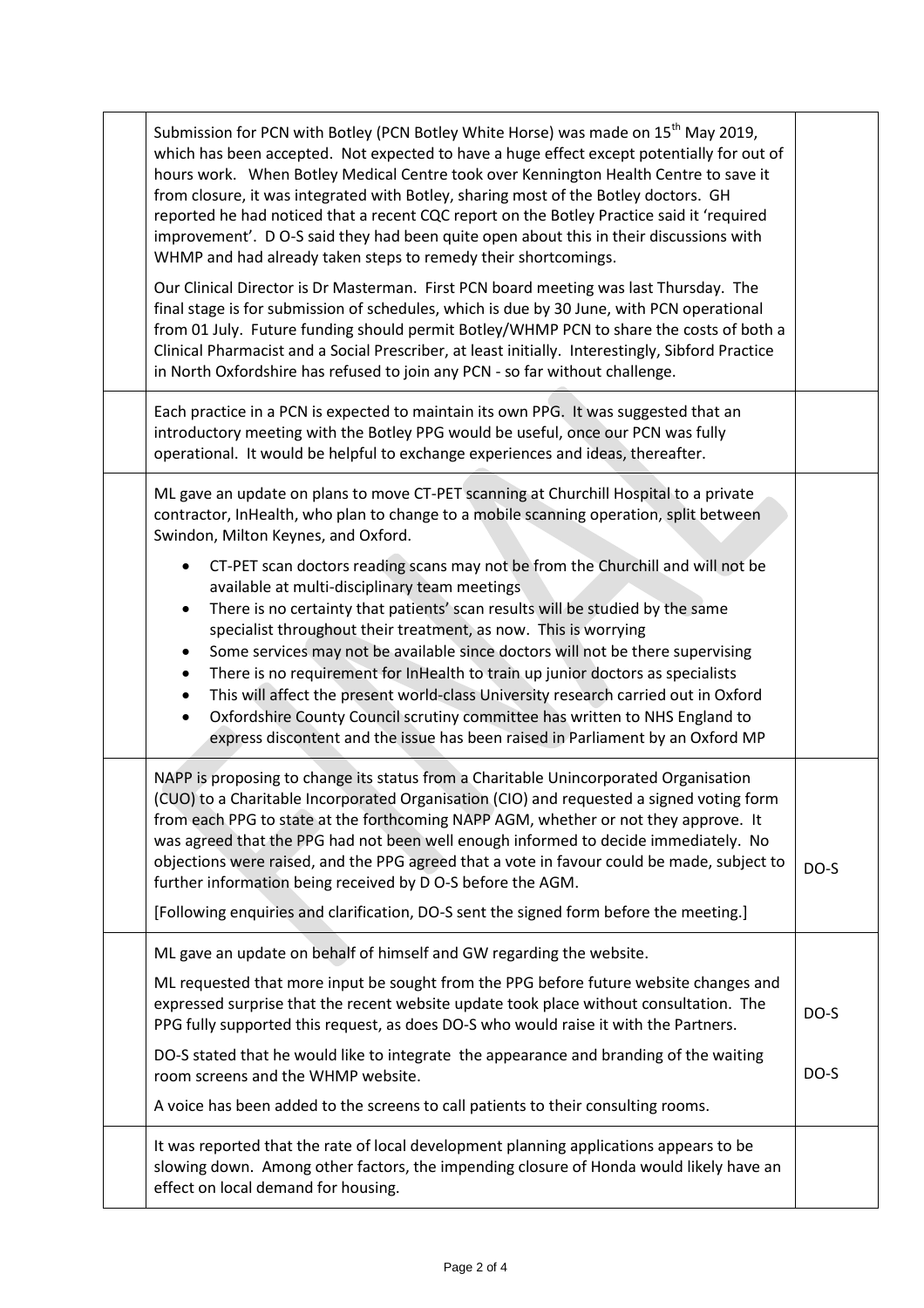| 4 | <b>Team Updates</b>                                                                                                                                                                                     |          |
|---|---------------------------------------------------------------------------------------------------------------------------------------------------------------------------------------------------------|----------|
|   | EN and RM will attend the NAPP Conference on 15 June, in Cheltenham.                                                                                                                                    |          |
|   | It was noted that the NAPP bulletin was not fully circulated amongst PPG members.                                                                                                                       |          |
|   | GH to circulate NAPP bulletin issue 140 for May. [Already done]                                                                                                                                         | GH       |
|   | DO-S will ask Ann to ensure that in future, all PPG members receive their own copy.                                                                                                                     | $D$ O-S  |
|   | EN gave an update on the mental health project with Faringdon Community College. It has<br>made slow progress to date, most probably because of their current workload.                                 |          |
|   | It was agreed that EN would introduce KM to Kirsty Williams at the Faringdon Community<br>College.                                                                                                      | EN/KM    |
|   | EN reported that recent the change to the dementia group name to 'Family Friendly<br>Group', have made it less clear that the group was originally intended specifically to help<br>dementia sufferers. |          |
|   | DO-S was unable to update on Clinician Volunteers for Nasio Trust Medical Centre but will<br>follow this up with Dr Russ.                                                                               | DO-S     |
|   | KM was welcomed to the PPG.                                                                                                                                                                             |          |
|   | KM suggested making PPG an affiliated group of the Town Council, to ensure that a three-<br>minute update will be given at Town Council meetings. The PPG agreed to this.                               | KM       |
|   | ML has a contact who is interested in joining the PPG. This potential member had<br>suggested that drinking water should be available in each surgery waiting room.                                     | ML, DO-S |
|   | Spring Healthy Times has now been distributed.                                                                                                                                                          |          |
|   | KBS distribution has now transferred to One Stop Shop following closure of Post Office.                                                                                                                 |          |
|   | DB raised issue of sending out Healthy Times information via email.                                                                                                                                     |          |
|   | DO-S said there were GDPR issues, but it is worth discussing with those practices that<br>already do it, e.g. with Sam Barratt of Didcot Woodlands Practice.                                            |          |
|   | Shelagh Garvey has requested feedback on HealthShare services.                                                                                                                                          |          |
|   | KM has made a formal complaint about HealthShare (MSK) service regarding physio<br>appointments, after waiting months and checking different areas for appointments.                                    |          |
|   | DO-S has had a positive experience following his son's rugby injury.                                                                                                                                    |          |
| 6 | <b>AOB</b>                                                                                                                                                                                              |          |
|   | ML raised a concern that had been raised with him by a patient regarding Advanced<br>Decisions or Living Wills and asked DO-S to inform the PPG on WHMP policy at the next<br>meeting.                  | DO-S     |
|   | GH requested a volunteer to take minutes, in future. Decision deferred to next meeting.                                                                                                                 |          |
|   | DO-S gave update on plans to link up with the Pump House Project and has invited them in<br>to talk to WHMP.                                                                                            |          |